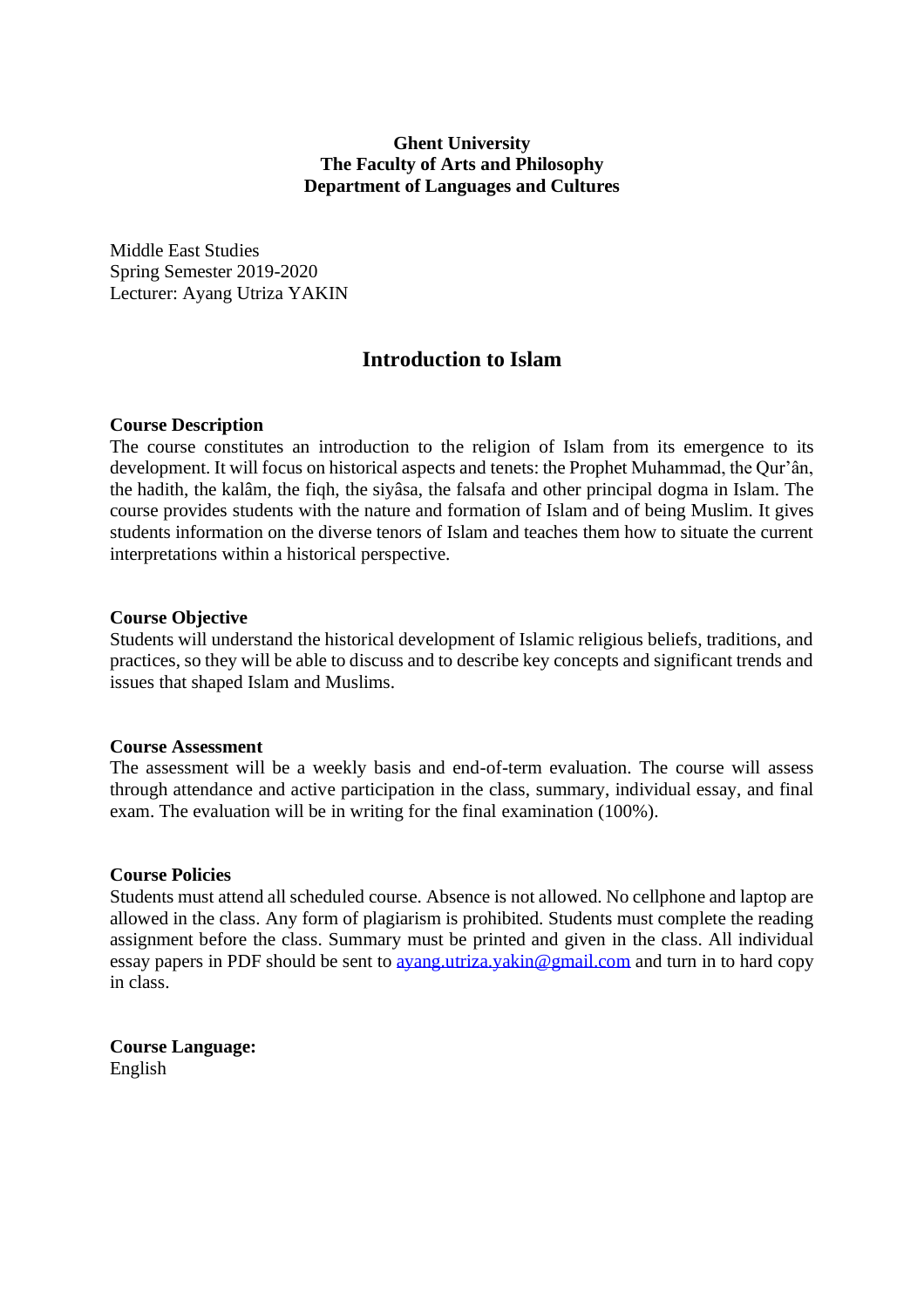## **Main References:**

Andrew Rippin, Muslims: *Their Religious Beliefs and Practices*, London & New York: Routledge, 2012, 4th edition.

Carole Hillenbrand, *Introduction to Islam: Beliefs and Practices in Historical Perspective*, London: Thames & Hudson, 2015.

Fazlur Rahman, *Islam*, Chicago and London: Chicago University Press, 2002, 2<sub>nd</sub> edition.

Nathana J. Delong-Bas, *Islam: A Living Faith*, Minnesota: Anselm Academic, 2018.

## **Useful Websites:**

Qur'ân reference: http://corpus.quran.com and [http://tanzil.net](http://tanzil.net/) Hadith reference: *http://www.searchtruth.com/hadith\_books.php*  General resources on Islamic Studies: [http://islam.uga.edu](http://islam.uga.edu/)

## **Further Readings:**

Amina Wadud, *Qur'an and Woman: Rereading the Sacred Text from a Woman's Perspective*  (Oxford University Press, 1999)

Angelika Neuwirth, Nicolai Sinai, and Michael Marx (eds.), *The Qur'ân in Context: Historical and Literary Investigations into the Quranic Milieu*, Leiden-Boston: Brill, 2010.

Annemarie Schimmel, *Islam: An Introduction* (State University of New York Press, 1992) Barbara Freyer Stowasser, *Women in the Qur'an, Traditions, and Interpretation* (Oxford University Press, 1994)

Carl W. Ernst, *Following Muhammad: Rethinking Islam in the Contemporary World* (2003) Donner, Fred, *Muhammad and the Believers* (Harvard University Press, 2010)

Farid Esack*, The Qur'an: A User's Guide* (Oneworld Publications, 2005)

Frederick Mathewson Denny, *An Introduction to Islam,* (Prentice Hall, 2011)

Hallaq, Wael B., *An Introduction to Islamic Law* (Cambridge University Press, 2009)

Ingrid Mattson, *The Story of the Qur'an: Its History and Place in Muslim* Life (Blackwell Publishing, 2008)

John L. Esposito, *Islam: the Straight Path*, (Oxford University Press, 2004)

John O. Voll, *Islam: Continuity and Change in the Modern World* (Syracuse University Press, 1994)

Jonathan A.C. Brown, *Hadith: Muhammad's Legacy in the Medieval and Modern World*  (Oneworld Publications, 2009)

Jonathan P. Berkey, *The Formation of Islam: Religion and Society in the Near East, 600-1800*  (Cambridge University Press, 2003)

Leila Ahmed, *Women and Gender in Islam* (Yale University Press, 1992)

Michael Sells, *Approaching the Qur'an: the Early Revelations,* (White Cloud Press, 2007)

Reynolds, Gabriel Said, *The Emergence of Islam* (Fortress Press, 2012)

Sells, Michael, *Early Islamic Mysticism* (Paulist Press, 1996)

Shahab Ahmed, *What is Islam?* (Princeton University Press, 2016)

William Shepard, *Introducing Islam* (Routledge, 2014)

Winter, Tim (ed.), *The Cambridge Companion to Classical Islamic Theology* (Cambridge University Press, 2008)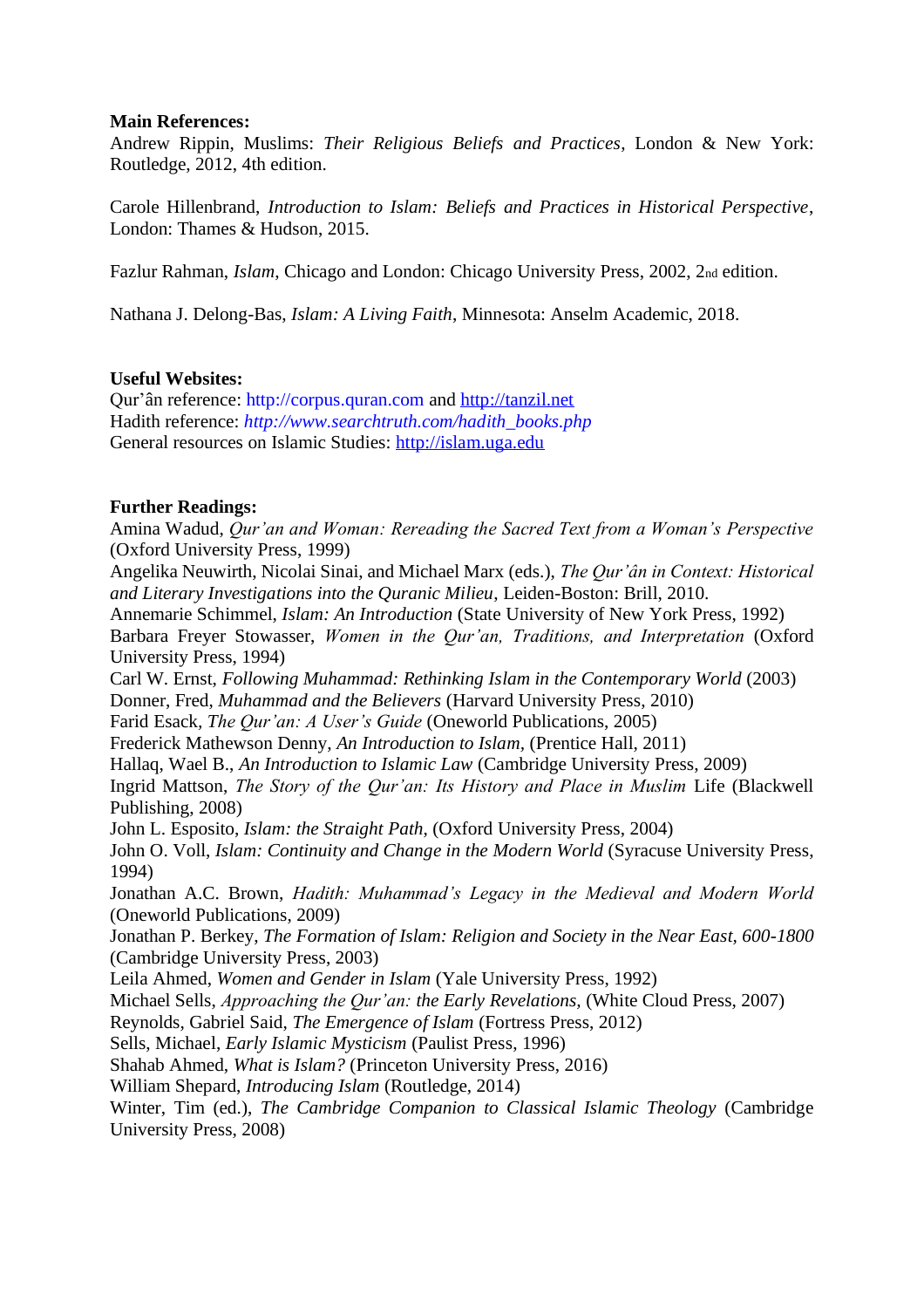# **SHEDULE**

| <b>Date</b>                                   | <b>Theme</b>                                                         | <b>Assignment</b>                                                                                                   |                                                                                                        |  |
|-----------------------------------------------|----------------------------------------------------------------------|---------------------------------------------------------------------------------------------------------------------|--------------------------------------------------------------------------------------------------------|--|
|                                               |                                                                      | <b>Reading</b>                                                                                                      | <b>Watching</b>                                                                                        |  |
|                                               |                                                                      |                                                                                                                     |                                                                                                        |  |
| 11.02.2020                                    | Introduction: What Is Islam?                                         | Rippin, pp. 316-330<br>Hillenbrand, pp. 274-285<br>& chapters 9-10.<br>Delong-Bas, chapters 7-9.                    | Islam:<br>Documentary:<br>the<br><b>Untold Story</b>                                                   |  |
|                                               |                                                                      |                                                                                                                     |                                                                                                        |  |
| 18.02.2020                                    | Arabia in Late Antiquity                                             | Finster, pp. $61-107$ , in<br>Neuwirth, Sinai, & Marx.                                                              | Documentary: The Story of<br>Islam, MPI Media Group,<br>1983.                                          |  |
|                                               |                                                                      |                                                                                                                     |                                                                                                        |  |
| 25.02.2020                                    | Muhammad                                                             | Rahman, pp. 11-29.<br>Rippin, pp. 42-55.<br>Hillenbrand, pp. 23-57.<br>Delong-Bas, pp. 38-63.                       | Movie: Muhammad: the<br>Messenger of God                                                               |  |
|                                               |                                                                      |                                                                                                                     |                                                                                                        |  |
| 03.03.2020                                    | The Qur'ân: God's Speech                                             | Rahman, pp. 30-42.<br>Rippin, pp. 20-40.<br>Hillenbrand, pp. 58-88.<br>Delong-Bas, pp. 64-92.                       | Documentary: Secrets of the<br>Koran, the History Channel,<br>2006.                                    |  |
|                                               |                                                                      |                                                                                                                     |                                                                                                        |  |
| 10.03.2020                                    | The Hadith:<br>Origins and<br>Development of the Tradition           | Rahman, pp. 43-67.                                                                                                  | Documentary: Muhammad:<br>Legacy of A Prophet, Kikim<br>Media & Unity Productions<br>Foundation, 2002. |  |
|                                               |                                                                      |                                                                                                                     |                                                                                                        |  |
| 17.03.2020                                    | Kalâm:<br>Dialectical<br>The<br>Theology and Development<br>of Dogma | Rahman, pp. 85-99.<br>Rippin, pp. 72-87.<br>Hillenbrand, pp. 138-144<br>& pp. 170-177.                              | Islam:<br>Documentary:<br>Empire of Faith, PBS, 2000.                                                  |  |
|                                               |                                                                      |                                                                                                                     |                                                                                                        |  |
| 24.03.2020                                    | Sectarian Developments, The<br>Sunni, and The Shî'a                  | Rahman, pp. 167-180.<br>Delong-Bas, pp. 93-118.<br>Rippin, pp. 121-134.<br>Hillenbrand, pp. 145-168.                | Documentary Inside Mecca,<br>National Geographic, 2003.                                                |  |
|                                               |                                                                      |                                                                                                                     |                                                                                                        |  |
|                                               |                                                                      |                                                                                                                     |                                                                                                        |  |
| 31.03.2020                                    | The Sharia & Fiqh: Law and<br><b>Legal Developments</b>              | Rahman, pp. 68-84 & pp.<br>100-116.<br>Rippin, pp. 88-101.<br>Hillenbrand, pp. 114-137.<br>Delong-Bas, pp. 119-161. | Movie: Separation                                                                                      |  |
| $07.04.2020$ and $14.04.2020$ = Easter Recess |                                                                      |                                                                                                                     |                                                                                                        |  |
|                                               |                                                                      |                                                                                                                     |                                                                                                        |  |